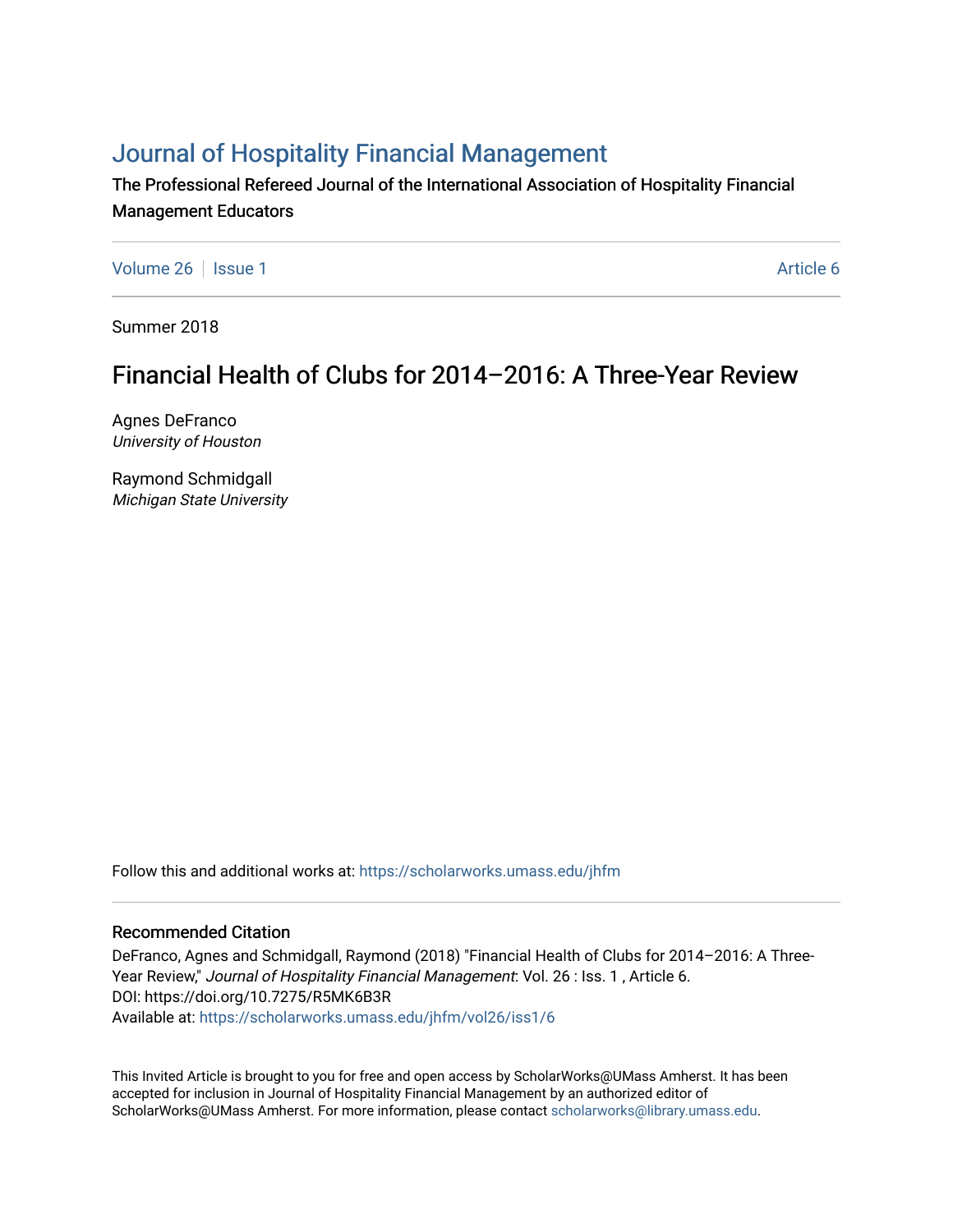# **Financial Health of Clubs for 2014–2016**

# **A Three-Year Review**

#### Agnes DeFranco

Conrad N. Hilton College of Hotel and Restaurant Management, University of Houston, Houston, TX

#### Raymond Schmidgall

The School of Hospitality Business, Michigan State University, East Lansing, MI

#### **ABSTRACT**

Financial ratios analysis is a very useful tool for owners and managers to assess the performance of their clubs. This study surveyed the financial performance of clubs over a 3-year period from 2014 to 2016. While 8 of the 24 ratios showed a positive trajectory each year in the last few years and 8 other ratios reported a positive trend from 2015 to 2016, 7 reported a mixed trend, and 1 experienced a downward trend. The results of the top performers (fifth, or top, quintile) and the bottom performers (first, or lowest, quintile) and clubs of different sizes were also studied. In 2016, the median profit margin was at a high of 1.12%, with the top quintile reporting at 17.3% and the lower quintile at loss of 9.52%.

**Keywords:** *benchmarking*, *trends*, *clubs*, *financial ratios*

## **Introduction**

The majority of the U.S. economy enjoyed a positive trend in 2014 through 2016. Unemployment rates started to decline from 6.6% in January 2014 and ended at 5.6% by December. This further dropped to 5.0% in December 2015 and was only at 4.7% in December 2016 (Bureau of Labor Statistics, n.d.). When the economy is strong, disposable income tends to increase, and the club industry statistics also mirror this trend. In the 2017–2018 edition of *Trends in Private Clubs* published by RSM (formerly McGladrey), the same 2014–2016 data showed that clubs in Florida, from country clubs to yacht and beach clubs to common-interest reality clubs (CIRAs), more funds were spent on capital improvement per full member equivalent. The only exceptions were clubs in southeast Florida (excluding Boca Raton). Yet the difference was only \$70 (\$6,050 in 2015 vs. \$5,980 in 2016; Newman & Tassitano, 2017). The 2017 PBMares' *Clubs in Town and Country: North American Edition* also reported income per member increased from \$10,129 in 2014 to \$10,631 in 2016. However, during the same period, total costs and expenses per member also increased from \$9,776 to \$10,465, leaving only \$166 per member in 2016 for debt service, capital improvements, and other needs (Reilly, 2017).

With the safety margin being reduced, a watchful eye on the financials is needed. However, some may argue that since most clubs are nonprofit, the \$166 is a big enough cushion for improvement and emergency funds. It is common knowledge that judicious and careful planning can ensure success. Managers and board members of clubs have a fiduciary duty to their members, and employing financial ratios as part of operations management can help clubs detect trends and make proper adjustments as needed. Instead of looking at a single number of a line item, ratios seek to express two line-item numbers as a relationship, making the results more meaningful. For instance, \$500,000 seems to be a huge number. However, if this is the labor cost of a club and during the same time period the total revenue is \$2,000,000,

**CONTACT:** Address correspondence to Raymond S. Schmidgall, The School of Hospitality Business, Michigan State University, 240 Eppley Center, East Lansing, MI 48824, USA. Email: schmidga@broad.msu.edu.

© 2018 International Association of Hospitality Financial Management Education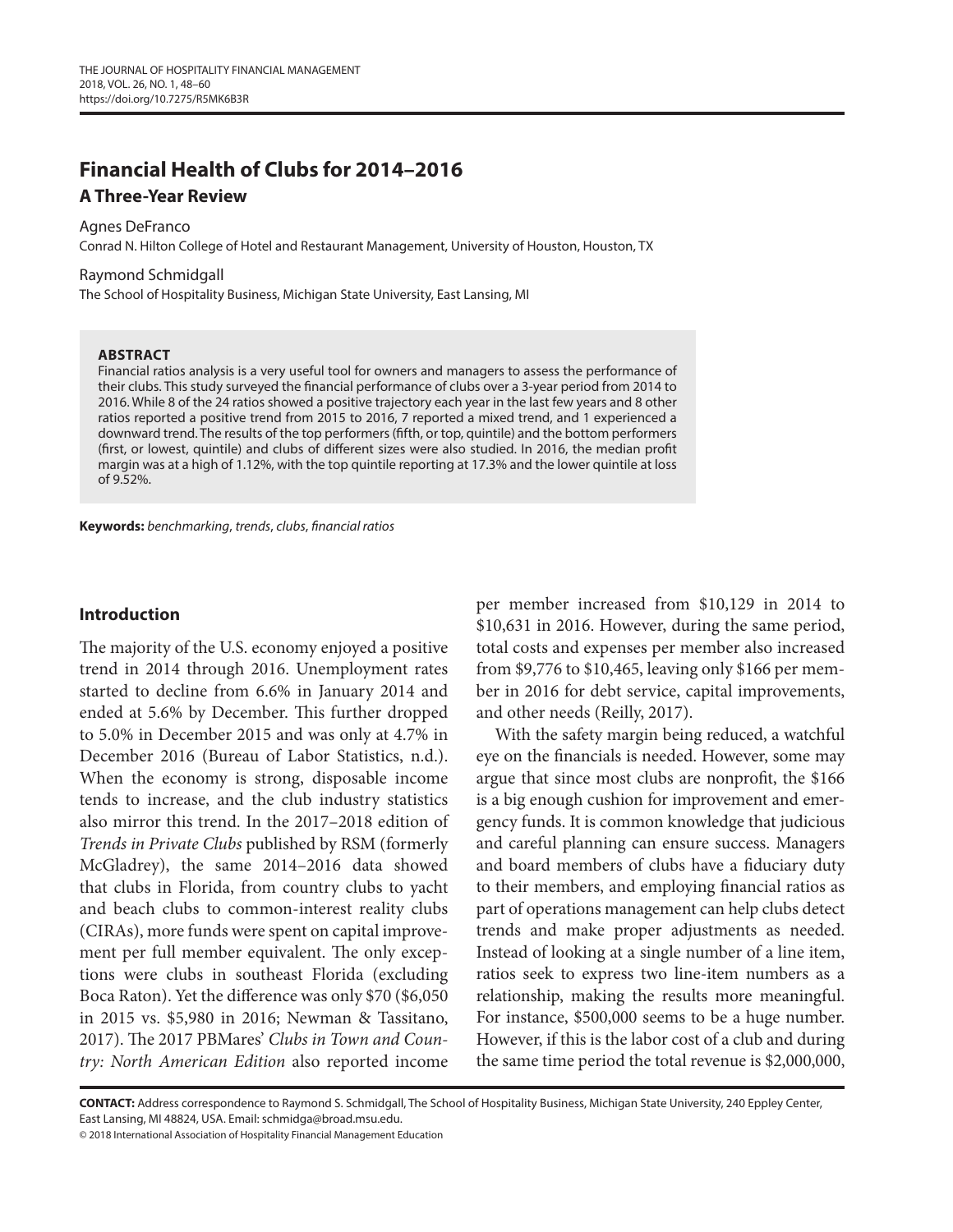then the \$500,000 only represents a 25% labor cost, which is excellent in the club industry, as the labor cost percentage is often reported around 50%. Therefore, conducting financial ratios analysis is a must.

## *The Need for the Study*

For any business to succeed, mindful and deliberate financial management is key. The hospitality business is a people industry; by all counts, it is important to focus on the guests and the members. However, if management and boards do not pay careful attention to the financials, they will not know if there is enough cash flow to pay daily obligations or debt service. They will not know if the cost structures are out of line or if there are fraudulent activities in their clubs. Therefore, having a set of financial ratios as benchmarks is similar to having a flood gauge in an underpass—one should not drive through an underpass if the water has risen to a dangerous level, as indicated on the gauge. Similarly, once set, when the actual ratios of a club are trending negatively, approaching that set benchmark or gauge, planned corrective actions need to be taken.

Furthermore, the club industry is a large and quite varied industry. From country clubs to city clubs to CIRAs, different services and amenities are provided to the membership. City clubs will most likely not offer golf, while members will find some level of food service in all clubs. Clubs that offer golf in particular should be viewed separately because both the management and the cost structures are very different. Due to the simple fact that acres of land and irrigation systems are needed for a golf course, with special employees and managers who must have the knowledge about the maintenance of the different types of grass, the costs of a golf operation need to be evaluated independently in order for the analysis to be more meaningful.

## *The Purpose of the Study*

To address the needs mentioned in the previous section, this study has three main goals:

1. Report and review the five classes of financial ratios (liquidity, solvency, activity, profitability, and operating) for the club industry in the 2014–2016 period

- 2. Analyze the difference in financial performance between the top 20% performers and bottom 20% performers for 2016 based on return on assets (ROA)
- 3. Examine the difference in financial performance between small and large clubs using the membership number as a size proxy

These three goals are pursued to provide information for four major constituencies. First and foremost, to the club industry, this information serves as benchmarking points. With a 3-year analysis, a club can also trend its own financial results of this time frame and make adjustments where needed. Second, owners of clubs—whether members of equity clubs or corporate owners of for-profits clubs—should know how their "businesses" have been performing. It is vital to note that even nonprofit clubs do not wish to operate at a loss, as any shortfalls will eventually turn into additional assessments or debt for the club. Third, for external users such as purveyors, banks, creditors, and the like, financial ratios provide information of how well the clubs can pay their bills and debt service. This is especially important if a club is trying to secure a loan for a major improvement project. Finally, for the academy, financial analyses afford researchers and future club managers the opportunity, information, and knowledge to better understand the nuances of this special segment of the hospitality industry.

## **Literature Review**

Financial ratios are not new; they aim to make a set of financial statements more alive, beneficial, and meaningful to the users by taking a single line-item number and transforming it into a ratio by dividing one number into another. For example, the total current assets as a number show how much a club has in assets that can be turned into cash within 1 year. However, dividing total current assets over total current liabilities to obtain the current ratio will tell the board of a club not only how much assets the club has but also how well the club can pay for its obligations that will become due within a year. One often asks how many ratios a club should analyze in order to obtain a comprehensive picture of a firm. While there is not a definitive answer, and previous research has used anywhere from 15 to more than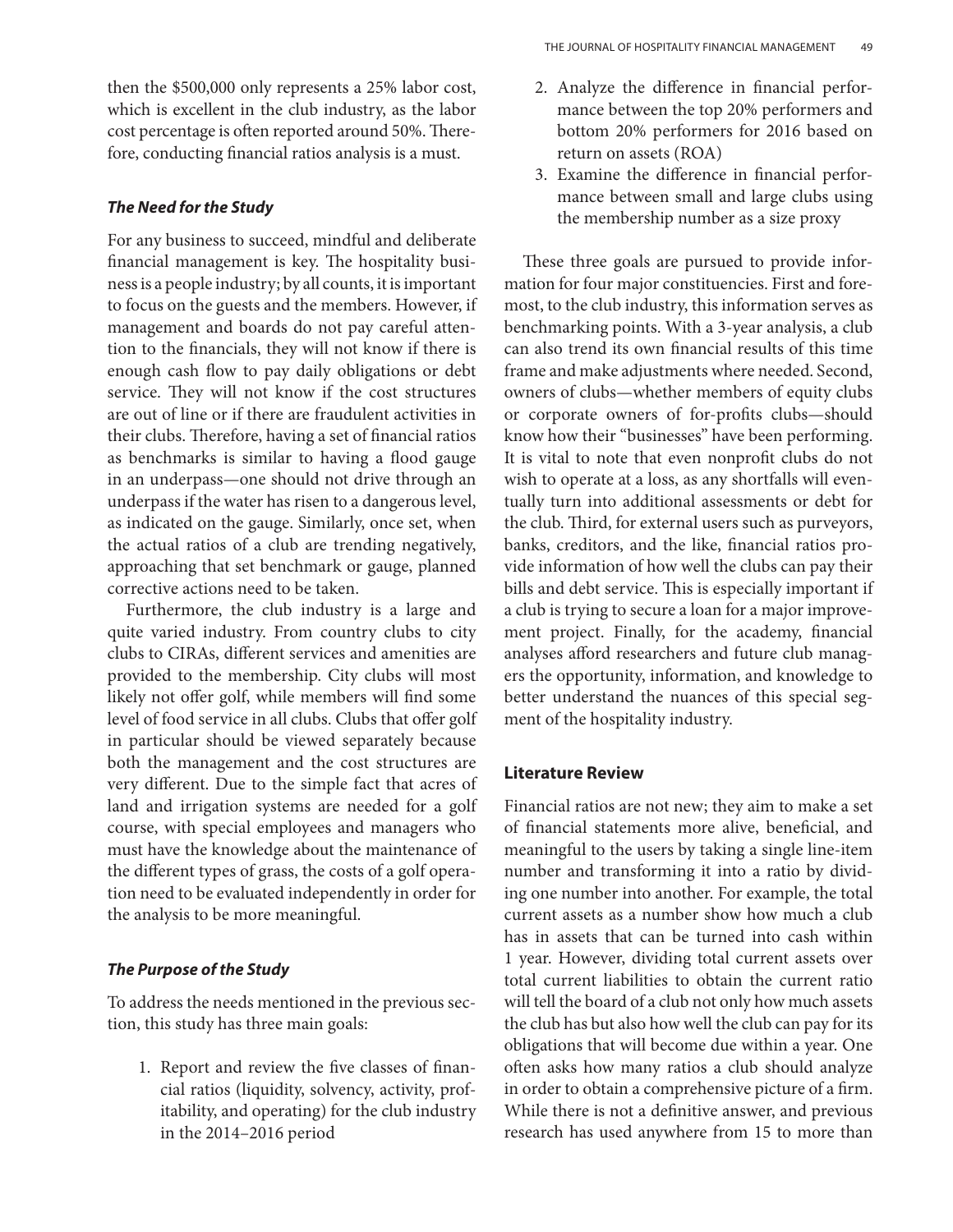50 (Cordery, Sim, & Baskerville, 2013; Ho & Wu, 2006; Cinca, Molinera, & Larraz, 2005), somewhere between 20 and 30 ratios seems to be a reasonable range (Delen, Kuzey, & Uyar, 2013). If the categories rather than the individual ratios are used, then normally five to seven categories are seen (Bhatia & Dhamija, 2015; Rowe & Kim, 2010).

#### *Financial Ratios Studies*

Many research studies have been performed on some aspects of financial ratios analysis in different sectors of the economy around the world (Aono & Iwaisako, 2011; Dimitropoulos & Asteriou, 2009; Greenlee, Randolph, & Richtermeyer, 2011; Jesswein, 2010; Kablan, 2013; Rowe & Kim, 2010; Simlai, 2014; Singh & Schmidgall, 2002; Suarez, Lesneski, & Denison, 2011). Noting the importance of ratios and the simultaneous lack of reporting standards and regulations in India, Bhatia and Dhamija (2015) studied 78 companies from the CNX 100 Index, a well-diversified stock index composed of 38 major industries of the Indian economy. The 22 banking companies were excluded due to different financial reporting regulations. With the most-reported ratios being operating profit margin, earnings before interest tax depreciation and amortization (EBITDA) margin, and return on capital, the authors concluded that for better investment decisions, Indian securities market regulations need to mandate reporting of selected ratios.

Similarly, Aripin, Tower, and Taylor (2011) performed their study in Australia and revealed that the overall extent of financial ratio disclosures was only by 5.3% of the 300 companies in the study. Profitability ratios, capital structure ratios, and market share measures were reported more than the other categories. Delen, Kuzey, and Uyar (2013) examined 2,345 records of Turkish companies listed on the Istanbul Stock Exchange from 2005 to 2011. Using return on equity (ROE) as the dependent variable, the most influential financial ratios were earnings before tax to equity, net profit margin, leverage, and sales-growth ratio. And when ROA was used as the dependent variable, earnings before tax to equity and net profit margin still were the top two most predictive ratios, but the debt ratio was ranked third. Thus the predictive power of ratios on a firm's return is once again confirmed.

## *Financial Ratios Benefit Decision Making*

Financial ratios offer a number of benefits to its users. These ratios can assist business organizations in benchmarking the performance of an enterprise with its competitors, assess a firm's risk, predict future performance, and be used in loan contracts and financial modeling (Delen et al., 2013; Faello, 2015). More specifically, financial ratios are also used to predict stock prices (Dimitropoulos & Asteriou, 2009; Kheradyar, Ibrahim, & Mat Nor, 2011), fraud (Zainudin & Hashim, 2016), failure risk, financial distress, and even bankruptcy (Amendola, Restaino, & Sensini, 2015; Cordery et al., 2013; Liang, Lu, Tsai, & Shih, 2016; Tian & Yu, 2017). This type of benchmarking and assessment is applicable in not only manufacturing industries but also nonprofit organizations (Eckerd, 2015), amateur sports clubs (Cordery et al., 2013), and even country and golf clubs (Schmidgall & DeFranco, 2016). Eckerd (2015) states that nonprofit organizations are more in need of understanding their financials than their for-profit counterparts because nonprofits compete with each other for donations and resources. By using simple financial ratios as comparative signals to differentiate the poorest and best performers, organizations can then optimize their strategies (DeFranco & Schmidgall, 2013; Schmidgall & DeFranco, 2011a). Indeed, financial ratios are important tools for management. With financial ratios, owners can also measure management and departmental performance to reward their staff and implement new strategies if needed (Ross, Westerfield, & Jordan, 2003).

Industry standards for benchmarking are available in the business marketplace. Some examples of sources include the Bureau of Economic Analysis of the United States Department of Commerce, Standard and Poor's Compustat, and the financial ratios of the Risk Management Association (RMA). In hospitality, CBRE and Smith Travel Research (STR) provide anything from comprehensive operations reports to tailored special reports for hotel owners and operators to prepare their annual budgets and even to set bonus criteria (Hood & Mandelbaum, 2012).

#### *Financial Ratios in Clubs*

Similarly, club boards and management can also benefit from using ratios in their daily operations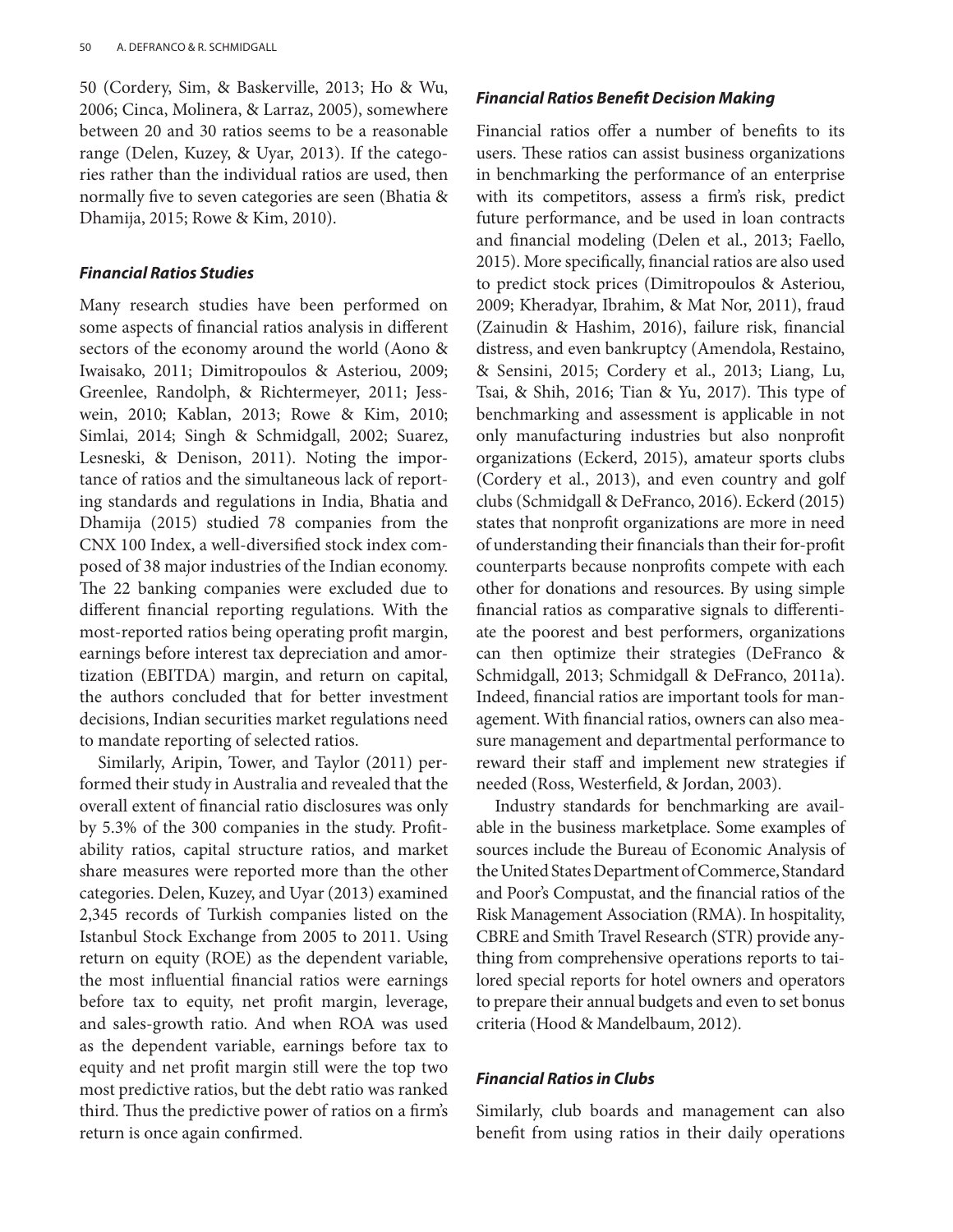to set budgets and devise long-term expansion or renovation strategies. When decisions are made in a systematic manner, backed by data, they are rational and the best.

While CBRE and STR have industry benchmarks for hotels, PBMares publishes *Clubs in Town and Country* (Reilly, 2017), which includes operating ratios for clubs. PBMares also performs tailored research for their clients. RSM is also a partner with the Club Managers Association of America, and they publish white papers in the industry as well (Newman & Tassitano, 2017). A third source is Club Benchmarking, which offers economic impact studies and special regional reports for clubs. These publications for the club industry all point to one fact: Financial analysis is important for the longterm success of any club operation. However, none of these sources publishes in-depth financial ratios analyses.

Financial ratios can be broadly categorized into five types: liquidity, solvency, activity, profitability, and operating (Schmidgall & Damitio, 2001; DeFranco & Lattin, 2007). The aforementioned industry sources cover the operating statistics very well (such as food cost percentage, beverage cost percentage, labor cost percentage, golf cost maintenance per hole, etc.). They also report on some of the profitability ratios such as profit margin. However, they do not go into detail about balance sheet ratios. Perhaps in operating a club, management and boards focus more on operating ratios; thus the industry publications also pay more attention to operating ratios. Yet liquidity and solvency ratios provide clubs with pertinent information about whether they are able to pay their short- and longterm obligations. One may think that because most clubs are private and nonprofit, they ought to have enough resources to pay bills and debt service. However, this may only be true in some cases, especially when the economy is not doing well.

Some of the most frequently used liquidity ratios are the current ratio, acid-test ratio, accounts receivable turnover (times and days), and operating cash flow to current liabilities. The more popular solvency ratios are total assets to total liabilities, debt-equity ratio, capitalization ratio, times interest earned, fixed charge coverage, and operating cash flows to either total long-term liabilities or total liabilities. All these ratios help clubs assess their ability to pay off their debts and thus are as important as the operating ratios.

Besides liquidity and solvency, activity and profitability ratios can also provide some much-needed information for clubs. Inventory turnover (times and days) for food, beverage, and golf merchandise are very good examples of activity ratios, as are property and equipment turnover and total asset turnover. All activity ratios measure how well a club is able to generate revenues given the level of assets (be it in terms of inventory, equipment, or total assets). Finally, in profitability ratios, profit margin, ROA, and ROE are most often used. As mentioned, the industry sources do report on the profit margin, and according to the *Uniform System of Financial Reporting for Clubs*, the profit margin ratio is classified in the activity category. The *Uniform System* also encourages the use of financial ratios, with an entire appendix dedicated to ratio analysis with one stark difference—since most clubs are nonprofit in nature, the profitability ratios category is replaced by a membership ratios category, with statistics of membership attrition, average initiation fee, average monthly dues, and number of club uses per period (Club Managers Association of America, 2012).

Due to the importance and usefulness of financial ratios in clubs, much academic research that focused on club ratios has been conducted since 2004 (DeFranco & Schmidgall, 2008, 2013; Schmidgall & DeFranco, 2004, 2011a, 2011b). Besides financial ratios, the pair also investigated the *Uniform System* (DeFranco & Schmidgall, 2010), inventory practices in clubs (DeFranco & Schmidgall, 2009), bonus systems in clubs for executives (Schmidgall & DeFranco, 2014), and budgetary controls (DeFranco & Schmidgall, 2017).

## *Economies of Scale*

Numerous studies have been conducted regarding economies of scale, and in particular, the resourcebased theory states that larger firms normally have more resources to allocate and thus are more prone to success than smaller firms (Gupta, 1969). On the other hand, there is the theory of diseconomies of scale, which states that too large of a firm in the hospitality industry poses problems in service quality and controlling costs (Heskett, Sasser, & Hart, 1990; Schneider & Bowen, 1995; Zeithaml,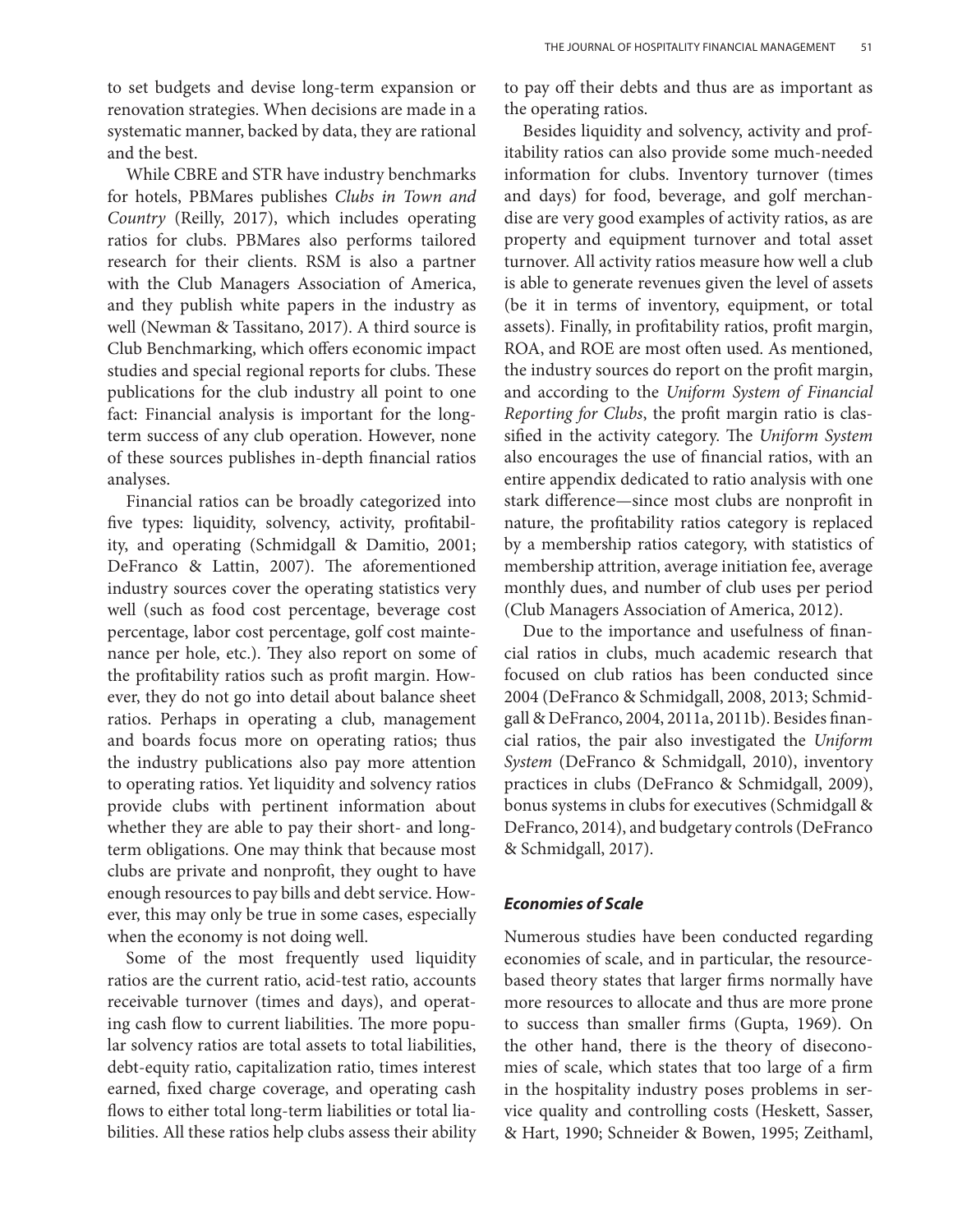Parasuraman, & Berry, 1990). Heskett, Sasser, and Schlesinger (1997) and Hallowell (1997) conducted studies with industry giants such as Disney and Taco Bell Corporation. However, while most hospitality companies are publicly held firms, the opposite is true for clubs. Therefore, this study also examines whether the size of clubs, using membership number as a proxy, influences the outcomes of financial performance.

## **Methodology**

#### *Questionnaire Design*

From the literature, data used in financial ratio studies are mostly extracted from databases of public companies that are readily available for download and analysis. As the club industry in the United States is predominantly private, such information is

not available, and so the financial data have to be supplied by each club. Thus, adapting the questionnaire design of previous club ratios studies (DeFranco & Schmidgall, 2008, 2013; Schmidgall & DeFranco, 2004, 2011a, 2011b), the questionnaire for this study consisted of two major sections. First, respondents were asked for information about the type, size, location, and profit orientation of their clubs and also some personal demographic questions. Then respondents were given a choice of providing a copy of their financial statements or selected line items so the researchers could calculate the financial ratios. A total of 24 ratios grouped into five categories were calculated (Table 1).

#### *Data Collection and Analysis*

Hospitality Financial and Technology Professionals (HFTP) was most kind to share its 2016 club

**Table 1.** Club Industry Financial Ratios: Classifications and Calculations

| Ratio                                                    | Formula                                                        |
|----------------------------------------------------------|----------------------------------------------------------------|
| <b>Liquidity Ratios</b>                                  |                                                                |
| 1. Current (times)                                       | Current assets/current liabilities                             |
| 2. Accounts receivable turnover (times)                  | Revenue/average accounts receivable                            |
| 3. Average collection period (days)                      | 365 days/accounts receivable turnover                          |
| 4. Operating cash flows to current liabilities (times)   | Operating cash flows/average current liabilities               |
| <b>Solvency Ratios</b>                                   |                                                                |
| 5. Operating cash flows to long-term liabilities (times) | Operating cash flows/average long-term liabilities             |
| 6. Long-term debt to total capitalization (times)        | Long-term debt/long-term debt and net assets                   |
| 7. Debt-equity (times)                                   | Total liabilities/total net assets                             |
| 8. Times interest earned (times)                         | Net income + interest expense/interest expense                 |
| 9. Fixed charge coverage (times)                         | Net income + interest exp. + lease expense/                    |
|                                                          | interest exp. + lease expense                                  |
| <b>Activity Ratios</b>                                   |                                                                |
| 10. Food inventory turnover (times)                      | Cost of food used/average food inventory                       |
| 11. Food inventory turnover (days)                       | 365 days/food inventory turnover                               |
| 12. Beverage inventory turnover (times)                  | Cost of beverages sold/average beverage inventory              |
| 13. Beverage inventory turnover (days)                   | 365 days/beverage inventory turnover                           |
| 14. Golf merchandise inventory turnover (times)          | Cost of golf merchandise sold/                                 |
|                                                          | average golf merchandise inventory                             |
| 15. Golf merchandise inventory turnover (days)           | 365 days/golf merchandise inventory turnover                   |
| 16. Property and equipment turnover                      | Total revenue/average net book value of property and equipment |
| 17. Asset turnover                                       | Total revenue/average total assets                             |
| <b>Profitability Ratios</b>                              |                                                                |
| 18. Profit margin (%)                                    | Net income/total revenue                                       |
| 19. Return on assets (%)                                 | Net income/average total assets                                |
| 20. Operating efficiency (%)                             | Income before fixed charges/total revenue                      |
| <b>Operating Ratios</b>                                  |                                                                |
| 21. Food cost (%)                                        | Cost of food sold/food sales                                   |
| 22. Beverage cost (%)                                    | Cost of beverages sold/beverage sales                          |
| 23. Golf merchandise cost (%)                            | Cost of golf merchandise sold/golf merchandise sales           |
| 24. Labor cost (%)                                       | Cost of labor/total sales                                      |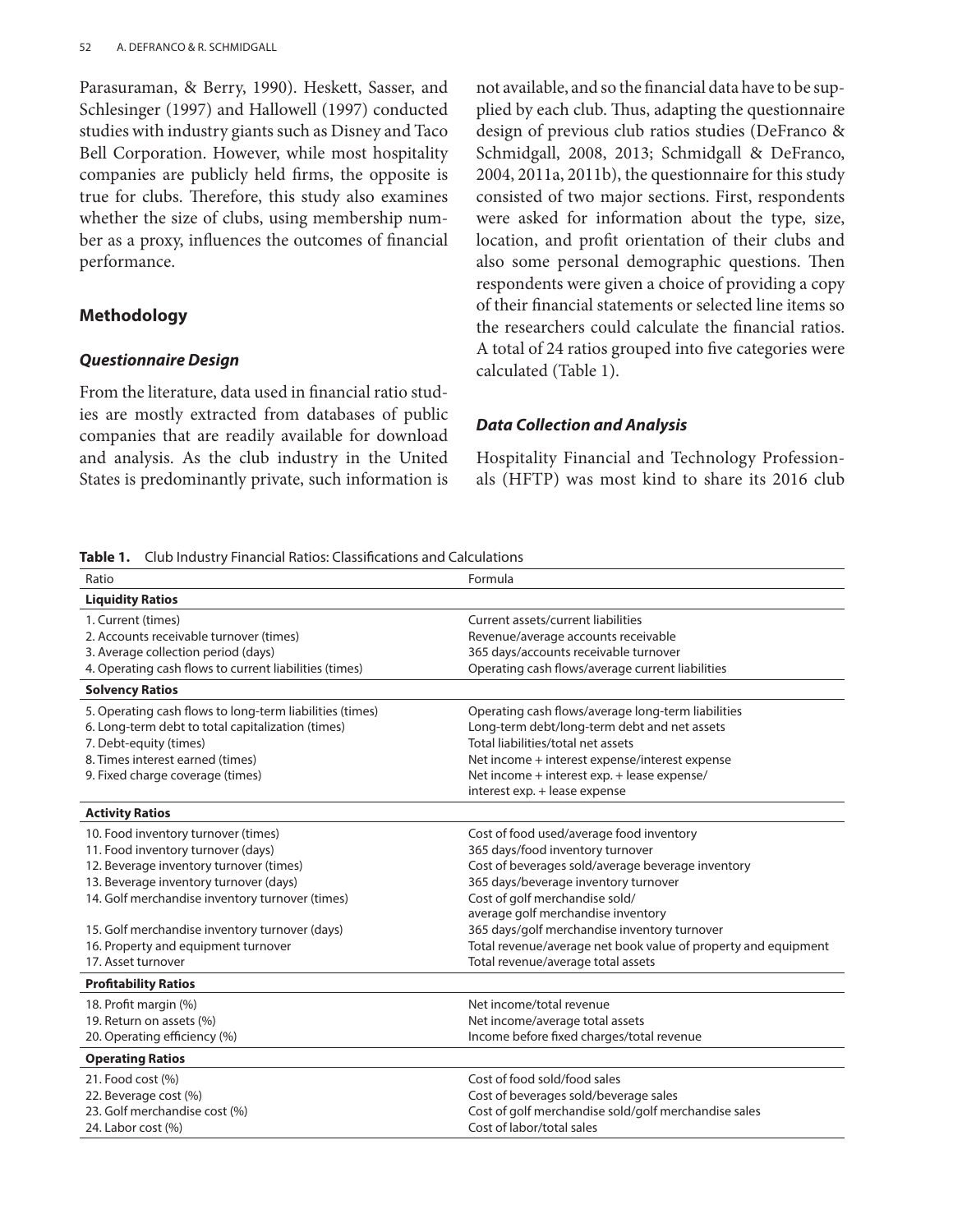membership database. In May 2016, 836 surveys were sent, with three follow-up reminders in June and July 2016. An 11% response rate was achieved, and statistical package for the social sciences (SPSS) was used for data analysis. Financial ratios were calculated with the raw data provided by the respondents, and both descriptive statistics and frequencies were computed for all questions. Finally, t-tests were performed to ascertain if statistically significant differences exist in the financial ratios between the top and bottom performers and also clubs of different sizes. The top 20% of clubs were compared to the bottom 20%, while 750 members was used as a delineation point, as that number roughly splits the clubs into two fairly equal groups.

## *Limitation of the Study*

Obtaining good data is crucial to the success of any study, be it qualitative or quantitative in nature. This study is on financial analysis, and thus the data need to be from actual financial statements, and therein lies the difficulty. As stated previously, the club industry is predominantly private; therefore, the success of this research depends highly on the willingness of the club to disclose such information, even with the guarantee of anonymity and confidentiality. The data for 2014 was from a response rate of 11.66%, while that of 2015 was at 10%. The data for the last year of this study, 2016, was recorded at 11%. Thus a degree of limitation exists in the generalizability of the results.

# **Results**

Following the purpose of this study, the results are divided into four sections: (1) a report on the demographics of the respondents and their clubs; (2) a report and analysis on the 24 ratios calculated from the data extracted from the balance sheet, statement of activities, and cash flow statements over the 3-year period; (3) an analysis on the difference in financial performance between the top 20% performers and bottom 20% performers in 2016 based on return on asset; and finally, (4) an analysis on the difference in financial performance between clubs with 750 or less members and those with more than 750 members.

## *Respondents and Their Clubs*

The profiles of the respondents were quite similar in 2014 and 2016 in terms of titles, types of clubs, and profit orientation. However, for membership and location, the 2014 and 2015 groups were more alike (Table 2).

More than 60% of the respondents held the title of controller in 2014 and 2016, while only 49% held this title in the 2015 group. The title of chief financial officer was most prominent in 2015 at 32.7% but was only 19.6% and 26.2% in 2014 and 2016, respectively. Besides these two titles, director of finance was also used and reported in at 4.9% to 8.2% in these 3 years. As for "others," write-in responses included accounting supervisors, assistant club managers, and independent contractors. Regarding types, country club was the majority, at 65.7% in 2016, closely followed by 62.3% in 2014, and reached a high of 70.0% at 2015. Other clubs also reported in at 14.3% in 2016, 15.8% in 2014, but only 10.8% in 2015. The clubs in this "other" category comprised yacht clubs, tennis clubs, athletic clubs, community clubs, and private social clubs.

In terms of size, more than 30% of the 2014 and 2015 clubs had 501–750 members, while another 22% of the 2014 group were in the 301–500 member class, and another 19.3% of the 2015 group were in the 751–1,000 member class. The 2016 respondents were more evenly distributed among the various sizes. Instead of having a single size range over 30%, its highest reporting class was also the 501– 700 members class—but only at 26.1%. While clubs with less than 300 members and 301–500 members totaled 22.9% in 2015 and 23.7% in 2014, these two groups made up 30.4% of the 2016 respondents. When location was examined, about 53.0% of the 2014 and 2015 respondents were from the East Coast, as compared to 66.2% in 2016. Not-for-profit orientation still dominated all 3 years (2014: 90.4%; 2015: 83.2%; 2016: 89.9%).

# *Results of 24 Ratios: 2014–2016*

The median financial ratios of the 2014–2016 period are presented in Table 3. The median, rather than the mean, was chosen for analysis so as to avoid the effects of outliers and the absence of the data being normally distributed. The 24 ratios are categorized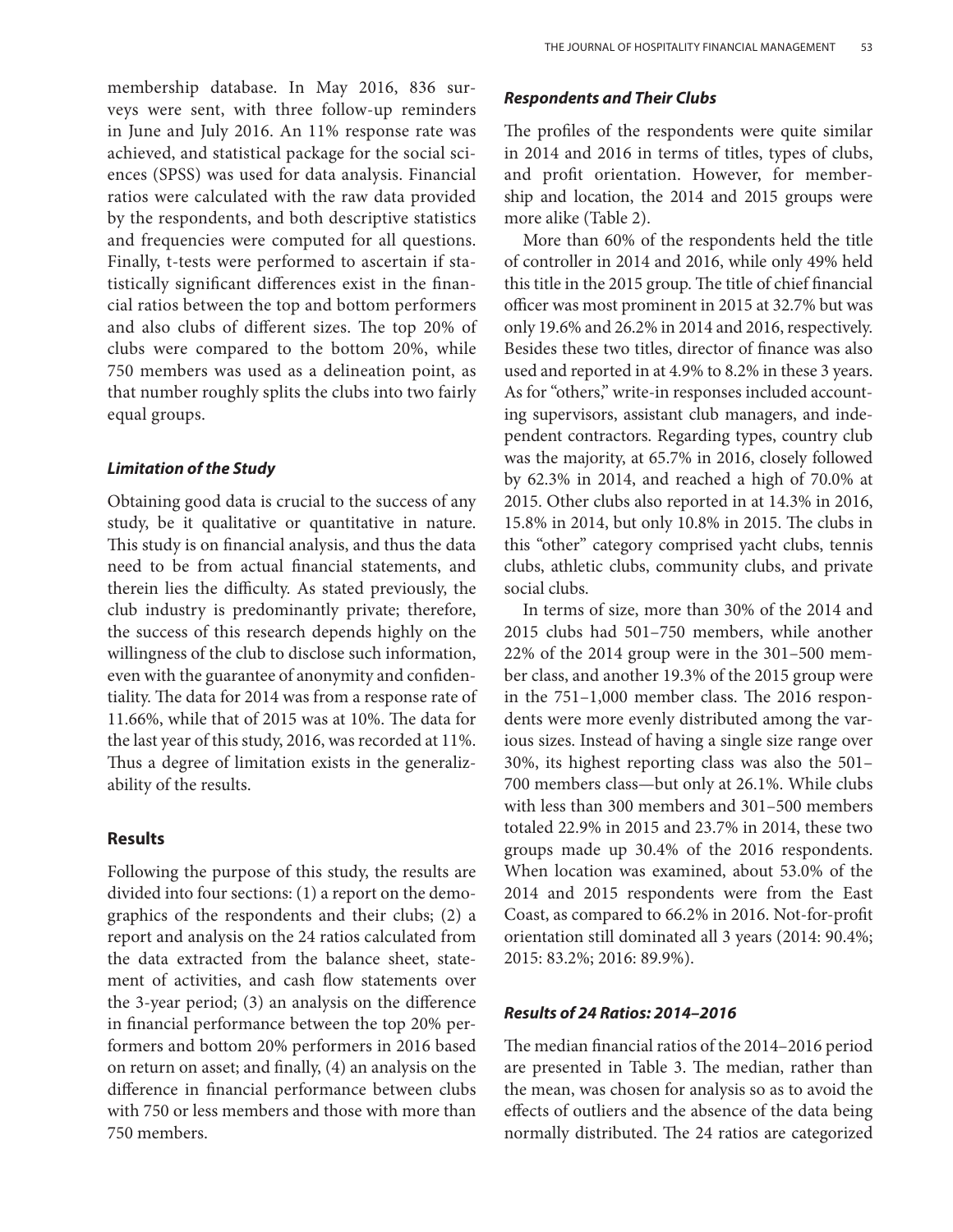| Table 2. | Respondents and Club Profiles, 2014–2016 |  |  |
|----------|------------------------------------------|--|--|
|----------|------------------------------------------|--|--|

|                             | 2016       | 2015       | 2014       |
|-----------------------------|------------|------------|------------|
|                             | Percentage | Percentage | Percentage |
|                             | (% )       | (%)        | (%)        |
| Title of Respondents:       |            |            |            |
| Controller                  | 60.7       | 49.0       | 64.5       |
| CFO                         | 26.2       | 32.7       | 19.6       |
| Director of Finance         | 4.9        | 8.2        | 5.6        |
| <b>Assistant Controller</b> | 4.9        | 2.0        | 1.9        |
| General Manager<br>(CEO)    | 1.6        | 4.1        | 0.9        |
| Other                       | 1.6        | 4.0        | 7.5        |
| Types of Clubs:             |            |            |            |
| Country                     | 65.7       | 70.0       | 62.3       |
| City                        | 7.1        | 7.2        | 9.6        |
| Golf                        | 12.9       | 12.0       | 12.3       |
| Other                       | 14.3       | 10.8       | 15.8       |
| Number of Members:          |            |            |            |
| Less than 300               | 11.6       | 7.2        | 1.8        |
| $301 - 500$                 | 18.8       | 15.7       | 21.9       |
| $501 - 750$                 | 26.1       | 32.5       | 31.6       |
| $751 - 1,000$               | 18.8       | 19.3       | 16.7       |
| $1,001 - 2,000$             | 17.4       | 14.5       | 18.4       |
| Over 2,000                  | 7.2        | 10.8       | 9.6        |
| <b>Location of Clubs:</b>   |            |            |            |
| East                        | 66.2       | 53.0       | 53.5       |
| Central                     | 25.4       | 28.9       | 26.3       |
| West                        | 8.5        | 18.1       | 20.2       |
| <b>Profit Orientation:</b>  |            |            |            |
| Not for profit              | 89.9       | 83.2       | 90.4       |
| For profit                  | 8.7        | 10.8       | 9.6        |
| Others                      | 1.4        | 6.0        | 0.0        |
|                             |            |            |            |

into the classifications of liquidity, solvency, activity, profitability, and operating. Additionally, ratios that showed improvements from 2015 to 2016 were noted with an asterisk (\*), while ratios that showed improvements over the 3-year period studied were marked with a double asterisk (\*\*).

*Liquidity.* Liquidity ratios, signifying how well a club can meet its short-term obligations, were represented using current ratio, accounts receivable turnover, average collection period, and operating cash flows to current liabilities. The current ratio was at 1.44 in 2014, dropped a bit to 1.33 in 2015, but improved and went back up to 1.71 in 2016. This means that clubs had \$1.71 in current assets to cover every dollar of current liabilities. The accounts receivable turnover increased from 11.50 times to 12.91 times from 2014 to 2015 and finally dropped back to 11.54 times in 2016. Thus while clubs were able to collect money owed to them, the average collection period hovered between 28 to 32 days. The operating cash flows to current liabilities ratio also shared the seesawing effect. Started at 0.32, this ratio did improve to 0.46 in 2015 but fell back to only 0.26 in 2016.

*Solvency.* At the same time, the data suggested that clubs had been taking on more debts in the last 3 years, with one saving grace—namely, they were also netting more to earnings (which will be discussed in the profitability ratios). While current liabilities increased, long-term liabilities decreased so that the operating cash flow to long-term liabilities improved over the 3 years from \$0.15 to \$0.23 in 2015 and then to \$0.26 in 2016. This corresponded to the long-term debt to total capitalization, which improved from 0.24 to 0.20 and finally to 0.11 in 2016. However, when total debt was paired with total equity, this ratio was only 0.28 in 2014 but increased to 0.39 in 2015, finally hitting 0.50 in 2016. This means that in 2016, for every dollar of equity, the median club had \$0.50 in debt, whereas it was only \$0.28 in 2014. However, there was a silver lining in times interest earned (TIE), which improved over the 3-year period and was at the highest in 2016. For every dollar of interest obligation, clubs had \$2.98 in earnings before interest and tax to cover every \$1.00 of interest in 2016. When lease expense was added to both the numerator and denominator, this was not as strong, as the median club only had \$1.81 of earnings before interest, tax, and lease expense to cover the obligations of every dollar of interest and lease expense.

*Activity.* Good news was found in all eight ratios in this category, where half of the eight ratios reported improvement over the 3 years, and the other half reported the same over the last 2 years. This suggested that club management did a good job in managing the assets entrusted to them. Both the food inventory turnover times and days and golf merchandise inventory turnover times and days improved over the 3 years. Instead of taking an average of 25 days to turn over the food inventory, it only took 21 days in 2016, freeing up funds that were tied up in the food inventory. It took 160 days to turn over golf merchandise in 2014 but only 139 days in 2016. For beverage inventory management, the improvement was modest, shortening the days from 100 to 95. Finally, as seen in Table 1, property and equipment turnover is a relationship between revenue and average net book value of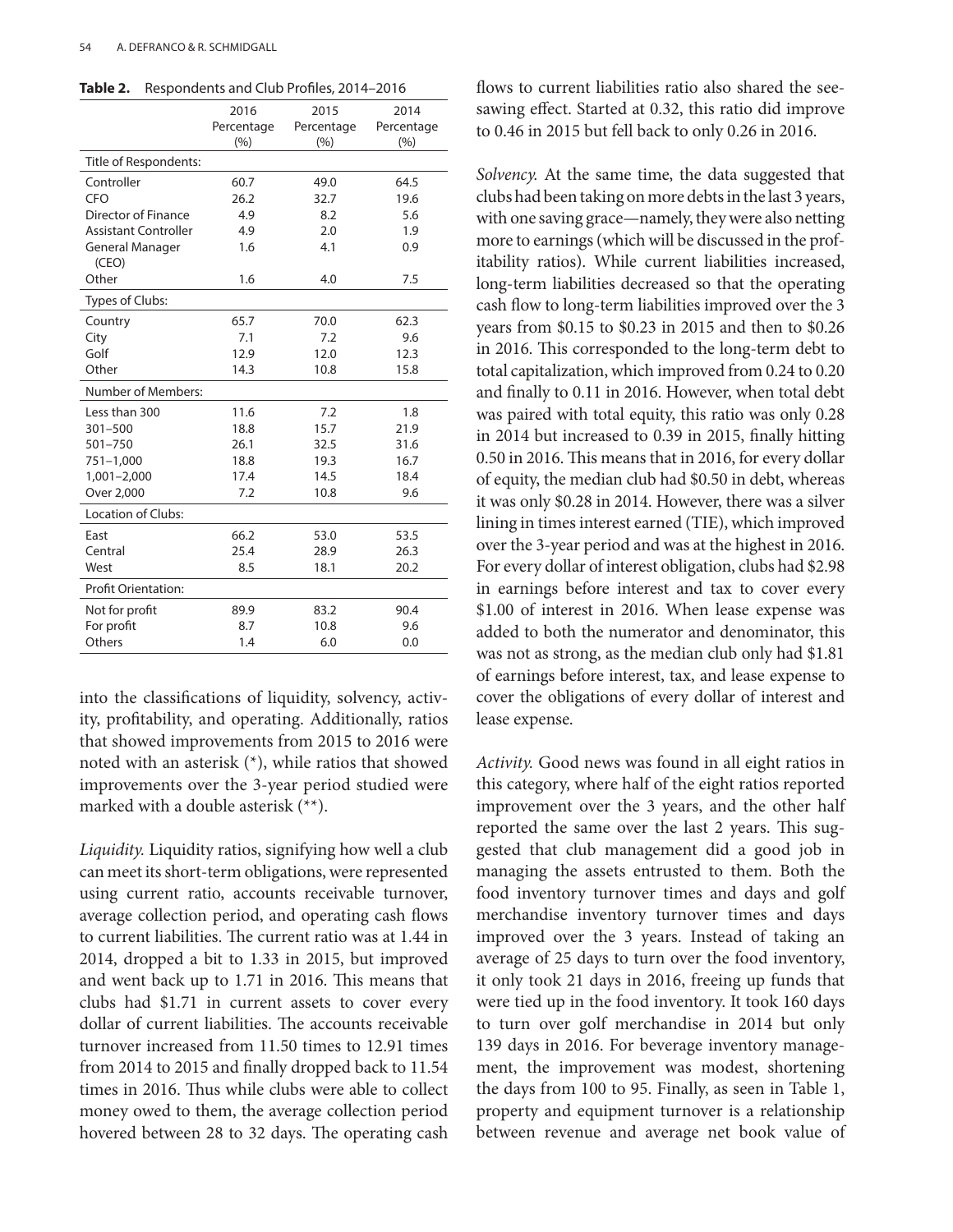| Ratios                                                   | 2016 Median Club | 2015 Median Club | 2014 Median Club |
|----------------------------------------------------------|------------------|------------------|------------------|
| Liquidity                                                |                  |                  |                  |
| 1. Current (times)                                       | $1.71*$          | 1.33             | 1.44             |
| 2. Accounts receivable turnover (times)                  | 11.54            | 12.91            | 11.50            |
| 3. Average collection period (days)                      | 32               | 28               | 32               |
| 4. Operating cash flows to current liabilities (times)   | 0.26             | 0.46             | 0.32             |
| <b>Solvency</b>                                          |                  |                  |                  |
| 5. Operating cash flows to long-term liabilities (times) | $0.26***$        | 0.23             | 0.15             |
| 6. Long-term debt to total capitalization (times)        | $0.11**$         | 0.20             | 0.24             |
| 7. Debt-equity (times)                                   | 0.50             | 0.39             | 0.28             |
| 8. Times interest earned (times)                         | $2.98**$         | 2.06             | 1.65             |
| 9. Fixed charge coverage (times)                         | 1.81             | 2.51             | 1.47             |
| <b>Activity</b>                                          |                  |                  |                  |
| 10. Food inventory turnover (times)                      | $17.35**$        | 16.81            | 15.12            |
| 11. Food inventory turnover (days)                       | $21***$          | 22               | 25               |
| 12. Beverage inventory turnover (times)                  | $3.85*$          | 3.65             | 3.67             |
| 13. Beverage inventory turnover (days)                   | $95*$            | 100              | 100              |
| 14. Golf merchandise inventory turnover (times)          | $2.62**$         | 2.52             | 2.29             |
| 15. Golf merchandise inventory turnover (days)           | $139***$         | 145              | 160              |
| 16. Property & equipment turnover (times)                | $0.66*$          | 0.52             | 0.75             |
| 17. Total asset turnover (times)                         | $0.53*$          | 0.43             | 0.53             |
| <b>Profitability</b>                                     |                  |                  |                  |
| 18. Profit margin (%)                                    | $1.12*$          | 0.86             | 1.65             |
| 19. Return on assets (%)                                 | $0.59*$          | 0.37             | 0.87             |
| 21. Operating efficiency (%)                             | $20.13*$         | 16.61            | 17.44            |
| <b>Operating</b>                                         |                  |                  |                  |
| 21. Food cost (%)                                        | 39.87**          | 42.60            | 46.23            |
| 22. Beverage cost (%)                                    | 31.67            | 31.23            | 35.11            |
| 23. Golf merchandise cost (%)                            | 33.39            | 30.64            | 37.08            |
| 24. Labor cost (%)                                       | 51.05            | 47.76            | 50.23            |

**Table 3.** Financial Ratios for the Median Club, 2014–2016

**Note:** \*denotes improvement from 2015 to 2016. \*\*denotes continuous improvement from 2014 to 2015 to 2016.

property and equipment. In 2014, a 0.75 property and equipment turnover signified that for every dollar of property and equipment a club invested, it was able to generate \$0.75 in revenues. This dropped to only \$0.52 in 2015 but increased back to \$0.66 in 2016, thus recording an improvement in this ratio. A similar trend was seen in total asset turnover; it was at 0.53 times in 2014, dropped by 0.10 times to only 0.43 times in 2015, and increased back to 0.53 in 2016, at par with the 2014 number.

*Profitability.* In terms of profitability, the picture was positive. All three profitability ratios dropped from 2014 to 2015, and they all rebounded in 2016. The profit margin dropped from 1.65% to 0.86% and went back to 1.12%. ROA was only at 0.87% in 2014, dropped to a low of 0.37% in 2015, and increased to 0.59% in 2016. Finally, the operating efficiency ratio, which started at 17.44%, dropped slightly to 16.61% in 2015 and went up to 20.13% in 2016.

*Operating.* As for operating ratios, the results were mixed. Food cost was the only ratio that saw improvement over the 3 years, starting at a high of 46.23% and slowly dropping to 42.60% and finally to 39.87% in 2016. However, the other three cost percentages did not fare well. Beverage cost percentage went from 35.11% down to only 31.23% in 2015 and went up ever so slightly to 31.67% in 2016. Labor cost percentage also saw a similar trend, starting at 50.23% in 2014, improving to 47.76% in 2015, and going back up to 51.05% in 2016. Golf merchandise cost percentages were well controlled and improved from 2014 to 2015, starting with 37.08% down to only 30.64%. However, it rebounded to 33.39% in 2016.

## *The Leaders and the Laggers*

The clubs in the 2016 study were then divided into the top 20% performers and bottom 20% performers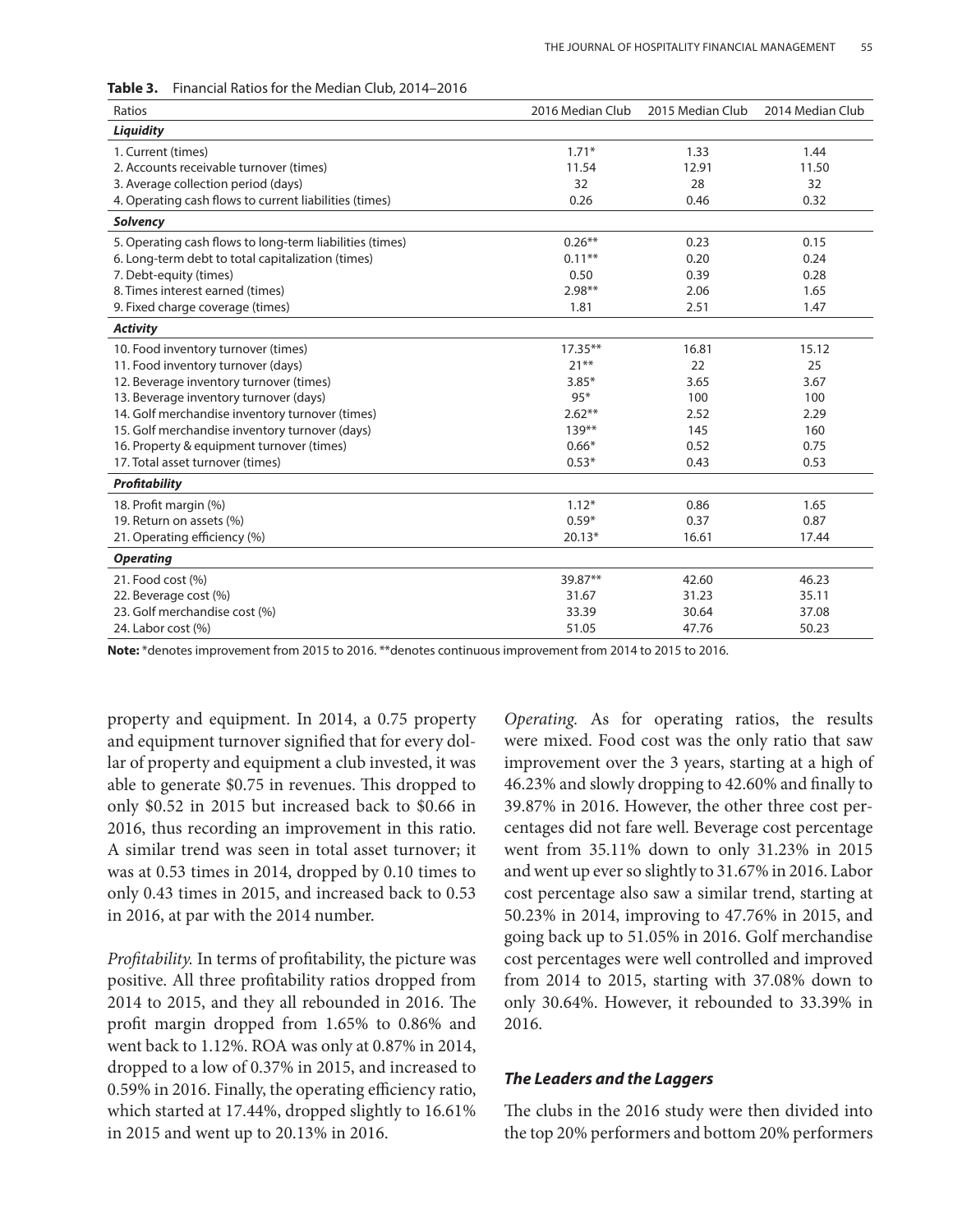using ROA as the criterion. Since one of the profitability ratios was used as the criterion, logic follows that, at least, there should be a statistically significant difference observed in ROA—and perhaps on all three profitability ratios. Indeed, statistically significant differences were found in all three profitability ratios (Table 4). For the profit margin, the top performers averaged a 17.3% in return, while the bottom performers reported an average of a −9.52% loss. The top performers had an 11.4% ROA, while the bottom performers logged in at −5.10%. Finally, the biggest difference was found in the operating efficiency ratio, where the top performers averaged 38.61%, while the other group reported only 9.07%. Besides these three ratios, two other ratios also had statistically significant differences. In operating cash flows to current liabilities, the top performers were able to generate \$0.77 of operating cash flows per dollar of current liabilities, while the bottom performers were only able to generate \$0.11—seven times less. The second huge difference was found in

| Table 4. T-test on Financial Ratios Per Profitability of Clubs |  |  |  |
|----------------------------------------------------------------|--|--|--|
|----------------------------------------------------------------|--|--|--|

the beverage inventory turnover, where the bottom performers took fewer days to turn over their beverage inventories.

## *David and Goliath of Clubs*

There is always the question of economies of scale. Some researchers support the notion that larger firms have more resources and thus are more advantageous, while others state that bigger firms may not be able to control costs and service, and thus bigger operations are less efficient. When the clubs were separated into two groups, the first group with 750 members or less and the second with more than 750 members, only one financial ratio was deemed statistically significantly different (Table 5). The operating cash flows to long-term liabilities, a solvency ratio, had a p-value of 0.020, where clubs with more than 750 members had average operating cash flows to long-term liabilities at 1.08 and those with 750 members or less had an average of

| <b>Ratios</b>                                         | t        | df | p        |
|-------------------------------------------------------|----------|----|----------|
| <b>Liquidity</b>                                      |          |    |          |
| Current (times)                                       | $-1.606$ | 22 | 0.053    |
| Accounts receivable turnover (times)                  | $-0.373$ | 22 | 0.115    |
| Average collection period (days)                      | 1.397    | 22 | 0.065    |
| Operating cash flows to current liabilities (times)   | $-2.310$ | 18 | $0.002*$ |
| <b>Solvency</b>                                       |          |    |          |
| Operating cash flows to long-term liabilities (times) | $-1.161$ | 10 | 0.346    |
| Long-term debt to total capitalization (times)        | 0.000    | 11 | 0.593    |
| Debt-equity (times)                                   | 0.169    | 11 | 0.722    |
| Times interest earned (times)                         | $-3.360$ | 20 | 0.721    |
| Fixed charge coverage (times)                         | $-3.158$ | 9  | 0.548    |
| <b>Activity</b>                                       |          |    |          |
| Food inventory turnover (times)                       | $-0.841$ | 18 | 0.248    |
| Food inventory turnover (days)                        | $-1.419$ | 18 | 0.099    |
| Beverage inventory turnover (times)                   | $-0.310$ | 18 | 0.466    |
| Beverage inventory turnover (days)                    | $-0.801$ | 18 | $0.028*$ |
| Golf merchandise inventory turnover (times)           | $-2.826$ | 11 | 0.038    |
| Golf merchandise inventory turnover (days)            | 2.258    | 9  | 0.467    |
| Property & equipment turnover (times)                 | 0.066    | 21 | 0.145    |
| Total asset turnover (times)                          | $-0.565$ | 22 | 0.819    |
| <b>Profitability</b>                                  |          |    |          |
| Profit margin (%)                                     | $-9.971$ | 23 | $0.024*$ |
| Return on assets (%)                                  | $-6.326$ | 22 | $0.043*$ |
| Operating efficiency (%)                              | $-3.837$ | 8  | $0.001*$ |
| <b>Operating</b>                                      |          |    |          |
| Food cost (%)                                         | $-1.121$ | 19 | 0.182    |
| Beverage cost (%)                                     | $-1.371$ | 18 | 0.410    |
| Golf merchandise cost (%)                             | 0.275    | 17 | 0.145    |
| Labor cost (%)                                        | 3.424    | 20 | 0.085    |

**Note:** \*denotes p<0.05.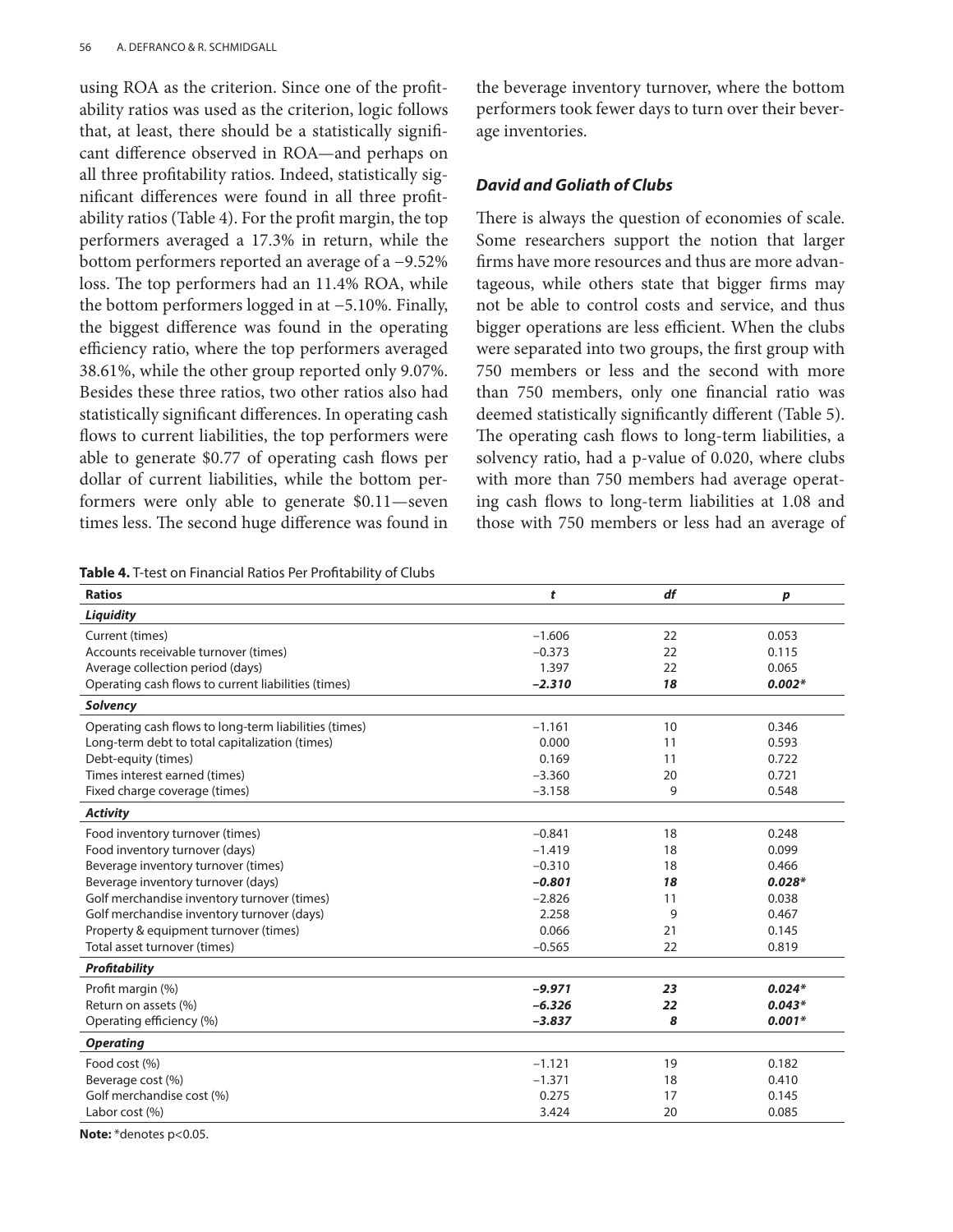−0.01, signifying that the bigger clubs did enjoy an advantage in this particular financial ratio. As for the other 23 ratios, smaller clubs outperformed the larger clubs in some, and the larger clubs outperformed the smaller clubs in others, but none of the differences were statistically significant.

## **Conclusion and Implications**

With two-thirds of the ratios experiencing a positive trend in the last 2 or 3 years, the club industry as a whole enjoyed some success. The challenges were highlighted in seven ratios that exhibited an up-and-down trend and one, debt-equity ratio, that saw a steady increase in the last 3 years, with clubs taking on more debt each year. Categorically speaking, clubs were strongest in their activity ratios, with all eight ratios reporting better results in the last 2 or 3 years. The same can be said for the profitability area, where all three ratios saw a slight decrease from 2014 to 2015, and all three rebounded in 2016. In

|  |  | <b>Table 5.</b> T-test on Financial Ratios Per Size of Clubs |
|--|--|--------------------------------------------------------------|
|--|--|--------------------------------------------------------------|

particular, the operating efficiency ratio in 2016 was the highest in the 3-year period. Of the four operating ratios, food cost percentage was the one that saw improvement year after year. Beverage cost, golf merchandise, and labor cost percentages were all under control from 2014 to 2015, but all saw increases in 2016. Finally, regarding the ability to pay for short- and long-term obligations, mixed results were also reported, where good news was observed in operating-cash flows to long-term debt, long-term debt to total capitalization, and times interest earned, as these three ratios improved year after year from 2014 to 2016.

## *Managerial Implications*

*Take the 30,000-Feet Approach.* When comparing any particular club's ratio to the industry, it is best to assess the ratio individually and also in categories. For example, of all the 24 ratios reported, the only ratio that went the wrong direction in the last

| <b>Ratios</b>                                         | t        | df | p        |
|-------------------------------------------------------|----------|----|----------|
| <b>Liquidity</b>                                      |          |    |          |
| Current (times)                                       | 0.387    | 54 | 0.616    |
| Accounts receivable turnover (times)                  | 1.287    | 54 | 0.265    |
| Average collection period (days)                      | $-0.777$ | 54 | 0.925    |
| Operating cash flows to current liabilities (times)   | 0.606    | 48 | 0.124    |
| <b>Solvency</b>                                       |          |    |          |
| Operating cash flows to long-term liabilities (times) | $-0.547$ | 30 | $0.020*$ |
| Long-term debt to total capitalization (times)        | $-1.931$ | 37 | 0.970    |
| Debt-equity (times)                                   | $-0.024$ | 37 | 0.419    |
| Times interest earned (times)                         | $-1.644$ | 43 | 0.787    |
| Fixed charge coverage (times)                         | 0.063    | 20 | 0.179    |
| <b>Activity</b>                                       |          |    |          |
| Food inventory turnover (times)                       | $-3.158$ | 47 | 0.156    |
| Food inventory turnover (days)                        | 2.076    | 47 | 0.077    |
| Beverage inventory turnover (times)                   | $-1.419$ | 44 | 0.679    |
| Beverage inventory turnover (days)                    | 0.159    | 44 | 0.147    |
| Golf merchandise inventory turnover (times)           | $-0.726$ | 21 | 0.284    |
| Golf merchandise inventory turnover (days)            | 0.611    | 19 | 0.170    |
| Property & equipment turnover (times)                 | 0.595    | 51 | 0.095    |
| Total asset turnover (times)                          | 0.098    | 54 | 0.127    |
| <b>Profitability</b>                                  |          |    |          |
| Profit margin (%)                                     | $-1.046$ | 52 | 0.951    |
| Return on assets (%)                                  | $-0.463$ | 52 | 0.822    |
| Operating efficiency (%)                              | 0.577    | 19 | 0.991    |
| <b>Operating</b>                                      |          |    |          |
| Food cost (%)                                         | $-1.093$ | 49 | 0.722    |
| Beverage cost (%)                                     | $-0.038$ | 46 | 0.925    |
| Golf merchandise cost (%)                             | $-1.250$ | 28 | 0.721    |
| Labor cost (%)                                        | 0.325    | 49 | 0.425    |

**Note:** \*denotes p<0.05.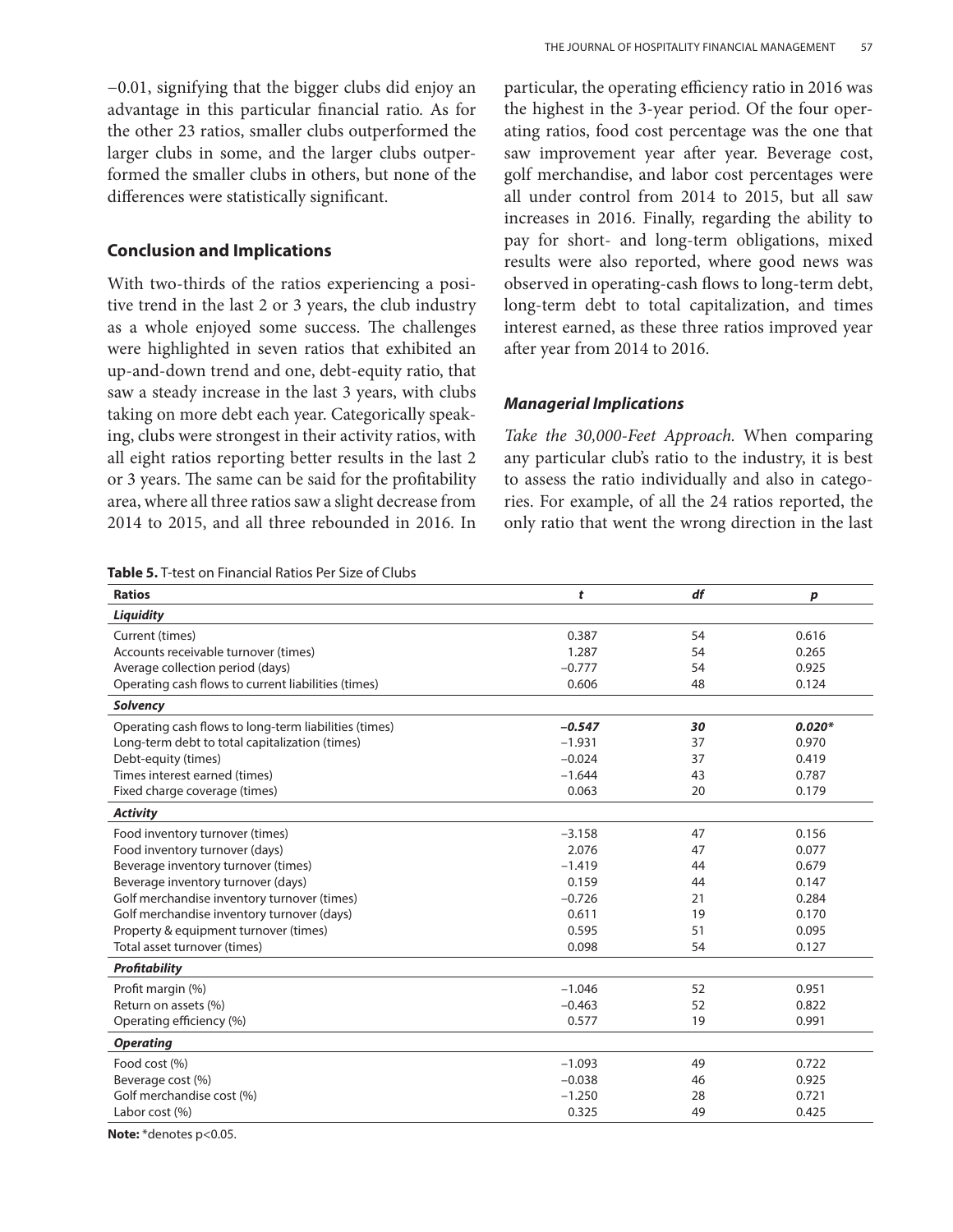3 years was the debt-to-equity ratio, which saw a steady increase from 0.28 to 0.39 and finally 0.50. At first glance, this signaled bad news, as more debt translates to higher interest payments. Yet the corresponding TIE ratio improved all 3 years, although the fixed-interest charges improved from 2014 to 2015 and dropped in 2016. In this case, perhaps it is best for a club to review not only its debt level but also its ability to pay off its debt. In the last few years, interest rates were very low. If clubs were in the market for any renovation or projects, the cost of capital via debt was very reasonable; thus it might be better for clubs to incur debt rather than assess the membership. And if clubs are healthy and bringing in revenues, then paying off the low-interest payments may be the best financial decision. On the other hand, if a club needs to borrow funds for operational purposes, or a club with a high debt-to-equity ratio also has a low times-interest-earned ratio, then this spells bad news. Therefore, look at the ratios in a category, relate them to each other, and assess them at a higher and broader level before making any judgment calls.

*Review Short- versus Long-Term Debt.* From the results of the last 3 years, it was also apparent that clubs were taking on more short-term debt rather than long-term debt. This could be seen in the two ratios of operating cash flows to current and also to long-term liabilities. While the ratio of current liabilities was not favorable, the ratio for long-term liabilities has been improving. This notion was also supported by the reduction of long-term debt to total capitalization, which improved each year over the last few years. Preserving the credit line and not engaging in long-term debt will protect the club's ability to obtain a loan in the future. Procuring short-term debt is probably a smart move, as that will not obligate the club to set interest payments in the long run.

*Innovate and Improve Your Ability to Utilize Assets.* While clubs enjoyed great results in the past 3 years in their asset utilization, reflected in the activity ratios, there is no rest for the weary. Trade shows, continuing education, webinars, and newsletters from various consulting firms and associations are invaluable tools for the tool kit of a top-notch club manager. If one does not move forward, one is left

behind. Do not be the last club on the list. In addition, always note the "state" of the assets. A club needs to look fresh to keep attracting their members to use and enjoy the facilities. When purchasing new assets, clubs should always weigh the amount of value that the new asset can create and add to the establishment.

*Expand and Enhance Your Ability to Control Costs.* Although being able to utilize assets to their fullest to bring in top-line revenues is important, if the cost line items are not monitored, a club can generate all the revenues, but the revenues will be leaked due to improper controls, and nothing will be left to flow through to the bottom line. Thus continuing to expand and enhance cost controls is also imperative to a club's financial success. From having the proper specifications on food items, to ordering and receiving procedures, to proper billing and collecting procedures to minimize bad debts, every action taken can be assessed to ensure that profits are maximized.

*Evaluate, Take Action, Reevaluate.* A club is a dynamic entity; it is not just a building or a golf course. There are many pieces of the puzzle of good club management. Whereas one may think the characteristics of the membership in a club do not change, they do. It is true that perhaps the membership of a club is relatively static when compared to the guests' profiles of a hotel or a restaurant, but people still change. The members' food preferences may change with popular food trends, their age, or their health needs, and their preferences for activities or amenities that a club offers also change over time. In some sense, operating a club is more challenging, as one has to provide service and please the same set of members day in and day out, while a hotel may only serve a particular guest once! Therefore, clubs need to continuously evaluate their strategy, performance, and key metrics; take appropriate actions to ensure the metrics are not only met but surpassed; and reevaluate to keep improving. "Breakfast with Barney" might have been a hit in the 1990s, but it sure does not appeal to the membership in 2018. What are programs that engage teenagers so that these young members will spend more time at the clubs and therefore purchase food and beverages or other services? When was the last time the chef came up with a new program for the members such as lunch clubs,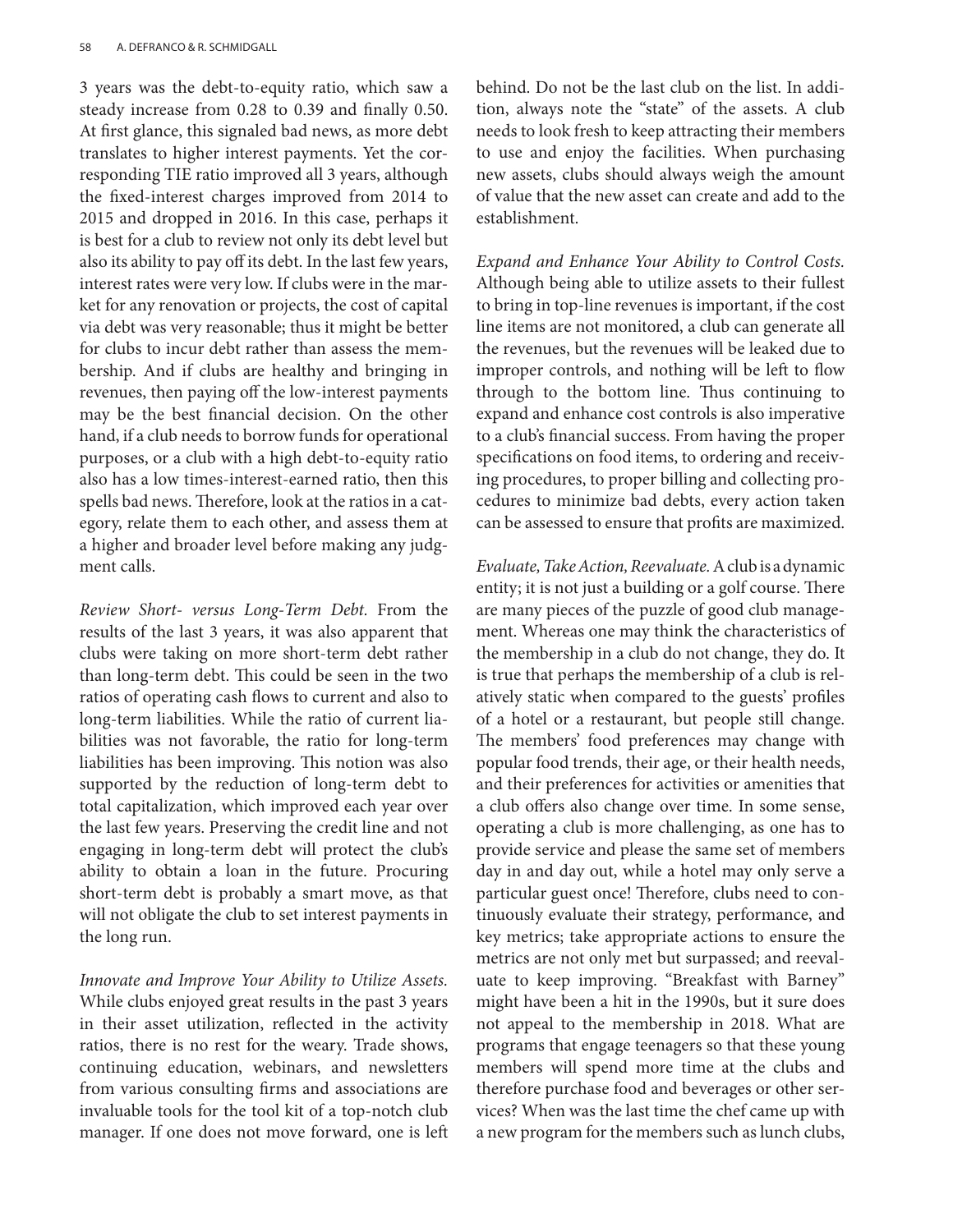dinner with wine pairing, international fare, and so on? Evaluate, take action, and reevaluate.

The club industry is dynamic, rewarding, and yes, challenging. Financial ratios serve as a set of guidelines and let clubs know how they are performing. These ratios are the scores on the jumbotron scoreboard. Let's win the game and take home the trophy!

## **References**

Amendola, A., Restaino, M., & Sensini, L. (2015). An analysis of the determinants of financial distress in Italy: A competing risks approach. *International Review of Economics and Finance*, *37*, 33–41.

Aono, K., & Iwaisako, T. (2011). Forecasting Japanese stock returns with financial ratios and other variables. *Asia-Pacific Financial Markets*, *18*(4), 373–384.

Aripin, N., Tower, G., & Taylor, G. (2011). Insights of the diversity of financial ratios communication. *Asian Review of Accounting*, *19*(1), 68–85.

Bhatia, M., & Dhamija, S. (2015). Voluntary disclosure of financial ratios in India. *South Asian Journal of Management*, *22*(1), 28–49.

Bureau of Labor Statistics. (n.d.). Databases, tables and calculators by subject. Retrieved from http://data.bls.gov/ timeseries/LNS14000000

Cinca, C. S., Molinera, C. M., & Larraz, J. L. G. (2005). Country and size effects in financial ratios: A European perspective. *Global Finance Journal*, *16*, 26–47.

Club Managers Association of America. (2012). *Uniform system of financial reporting for clubs*. Alexandria, VA: Author.

Cordery, C. J., Sim, D., & Baskerville, R. F. (2013). Three models, one goal: Assessing financial vulnerability in New Zealand. *Sports Management Review*, *16*, 186–199.

DeFranco, A. L., & Lattin, T. W. (2007). *Hospitality financial management.* Hoboken, NJ: John Wiley & Sons.

DeFranco, A. L., & Schmidgall, R. S. (2008). Club ratios: A four-year trend analysis. *Florida International University Hospitality Review*, *26*(2), 43–55.

DeFranco, A. L., & Schmidgall, R. S. (2009). Club inventories—ready to serve. *The Bottomline*, *24*(2), 26–30.

DeFranco, A. L., & Schmidgall, R. S. (2010). USFRC—time to revise. *The Bottomline*, *25*(7), 24–26.

DeFranco, A., & Schmidgall, R. S. (2013). 2012 top financial performers in the club industry. *Journal of Hospitality Financial Management*, *21*(2), 130–145.

DeFranco, A., & Schmidgall, R. S. (2017). Budgetary controls in clubs: A time-tested process for financial success. *Journal of Hospitality Financial Management*, *25*(1), 44–55.

Delen, D., Kuzey, C., & Uyar, A. (2013). Measuring firm performance using financial ratios: A decision tree approach. *Expert Systems with Applications*, *40*, 3970–3983. Dimitropoulos, P. E., & Asteriou, D. (2009). The value relevance of financial statements and their impact on stock prices. *Managerial Auditing Journal*, *24*(3), 248–265.

Eckerd, A. (2015). Two approaches to nonprofit financial ratios and the implications for managerial incentives. *Nonprofit and Voluntary Sector Quarterly*, *44*(3), 437–456.

Faello, J. (2015). Understanding the limitations of financial ratios. *Academy of Accounting and Financial Studies Journal*, *19*(3), 75–85.

Greenlee, J. S., Randolph, D. W., & Richtermeyer, S. B. (2011). Better analytical reviews of charitable organizations. *CPA Journal*, *81*(7), 32–36.

Gupta, M. C. (1969). The effect of size, growth, and industry on the financial structure of manufacturing companies. *Journal of Finance*, *24*(3), 517–529.

Hallowell, R. (1999). Exploratory research: Consolidations and economies of scope. *International Journal of Service Industry Management*, *10*(4), 359–368.

Heskett, J. L., Sasser, W. E., & Hart, C. W. L. (1990). *Breakthrough service*. New York, NY: Free Press.

Heskett, J. L., Sasser, W. E., & Schlesinger, L. A. (1997). *The service profit chain.* New York, NY: Free Press.

Ho, C. T., & Wu, Y. S. (2006). Benchmarking performance indicators for banks. *Benchmarking: An International Journal*, *13*(1/2), 147–159.

Hood, S., & Mandelbaum, R. (2012). Today's benchmarking tools. *The Bottomline*, *27*(4), 18–23.

Jesswein, K. (2010). The changing LIFO-FIFO dilemma and its importance to the analysis of financial statements. *Academy of Accounting and Financial Studies Journal*, *14*(1), 53–62.

Kablan, A. (2013). Financial statement analysis in municipalities and an application. *International Journal of Research in Business and Social Science*, *2*(3), 75–86.

Kheradyar, S., Ibrahim, I., & Mat Nor, F. (2011). Stock return predictability with financial ratios. *International Journal of Trade, Economics, and Finance*, *2*(5), 391–396.

Liang, D., Lu, C., Tsai, C., & Shih, G. (2016). Financial ratios and corporate governance indicators in bankruptcy prediction: A comprehensive study. *European Journal of Operational Research*, *252*, 561–572.

Newman, P., & Tassitano, T. (2017). *2017–2018 trends in private clubs*. Naples, FL: Private Club Thought Leadership Center, RMS.

Reilly, K. F. (2017). *Clubs in town and country: North American edition*. Fairfax, VA: PBMares.

Ross, S. A., Westerfield, R. W., & Jordan, B. D. (2003). *Fundamentals of corporate finance* (6th ed.). New York, NY: McGraw-Hill.

Rowe, T., & Kim, J. (2010). Analyzing the relationship between systematic risk and financial variables in the casino industry. *UNLV Gaming Research & Review Journal*, *14*(2), 47–57.

Schmidgall, R. S., & Damitio, J. W. (2001). Accounting for club operations. Lansing, MI: Educational Institute of the American Hotel and Lodging Association.